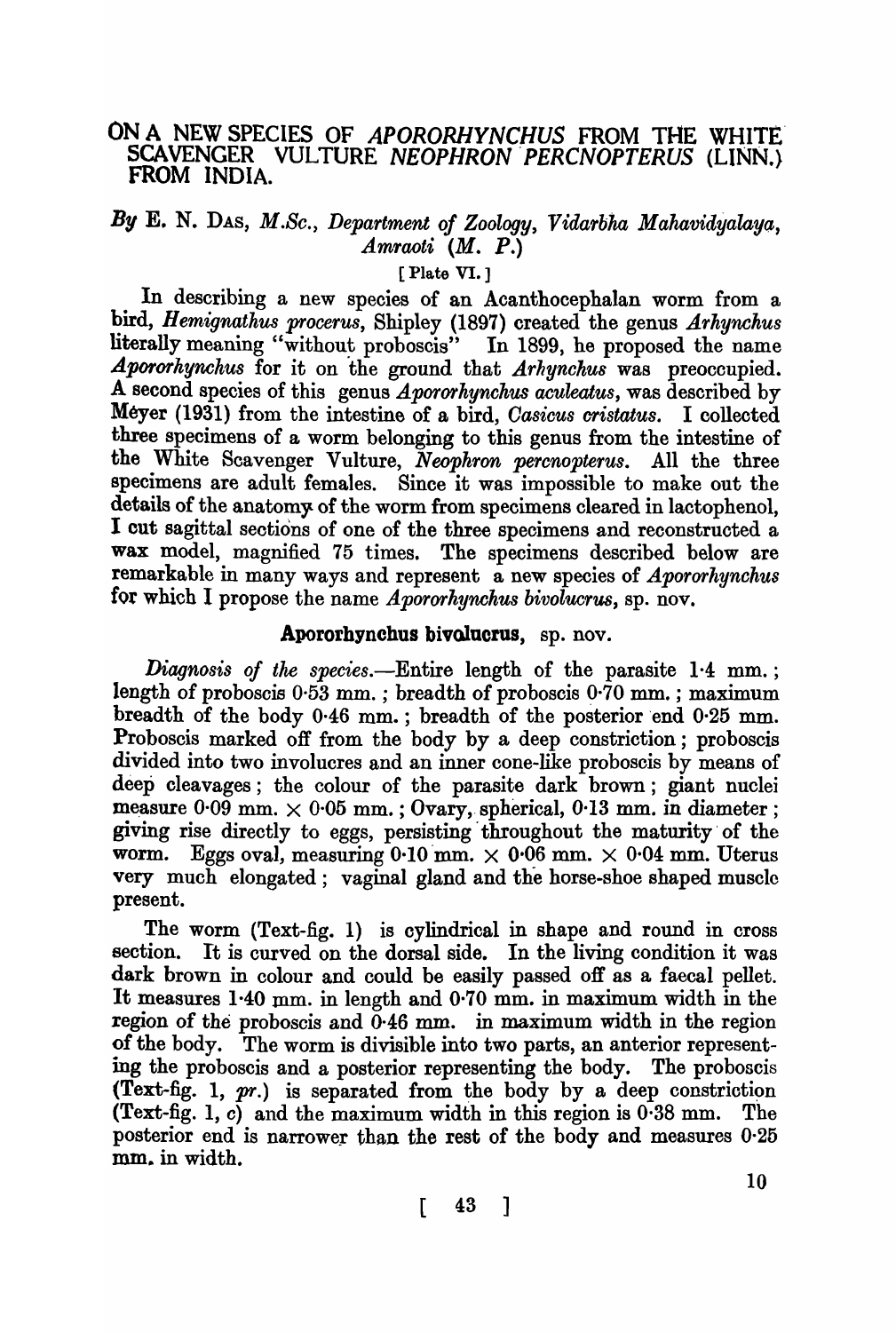The proboscis.—The proboscis (Text-fig. 2,  $pr$ .) measures 0.43 mm. in length and 0.70 mm. in breadth. It is devoid of hooks and spines. Externally it bears resemblance to an half opened flower. There are two involucres. The outer involucre (Text-fig.  $2, o.$  in.) forms a complete cup. The anterior end of the cup is divided into clefts. One such cleft carrying on it a muscle mass is shown in Text-fig. 2,  $p$ . Dorsally the outer involucre is much thinner than it is on the ventral side. The thickness is 0.05 mm. on the dorsal and 0.18 mm, on the ventral side. The inner



TEXT-FIG. 1. $-A$  pororhynchus bivolucrus, sp. nov. Entire specimen.

 $b.$  body;  $c.$  constriction;  $cr.$  cleaves in the rim;  $dp.$  depression formed by the extension of the posterior wall of the body; i.in. inner involucre; c.in. outer involuere; pr. proboscis.

involucre (Text-fig. 2, *i. in.*) has a uniform thickness measuring  $0.08 \,\mathrm{mm}$ . but is incomplete on the ventral side. Its rim is also cleaved and the whole of it protrudes beyond the outer involucre, the protrusion being 0.06 mm, on the dorsal side. The inner involucre encloses within it a solid cone-like structure which could be called the inner proboscis (Textfig. 2, i. pr.). It measures 0.45 mm. in length and 0.30 mm. in thickness at the base, it is a solid mass of muscles and in a sagittal section the muscle fibres are cut transversely. The nerve ganglion is situated half way between the apex and the base. The two involucres are not in contact with each other but they enclose a distinct space between them. In sagittal sections the space (Text-fig. 2, spo.) between the walls of the two involucres measures 0.30 mm. in length from anterior to posterior and 0.03 mm. in width. There is a similar space (Text-fig. 2,  $sp. i$ .) between the inner involucre and the inner cone-like proboscis and it measures 0.30 mm. in length and 0.01 mm. in width. The length of the space between the outer and the inner involucre is less than the length of the proboscis because at the base of the proboscis near the constriction, the involucres and the cone are all joined together. On the ventral side, in the region where the wall of the inner involucre is incomplete, there lies a horse-shoe shaped muscle (Text-fig. 2, hsm.), at the base of the cleft near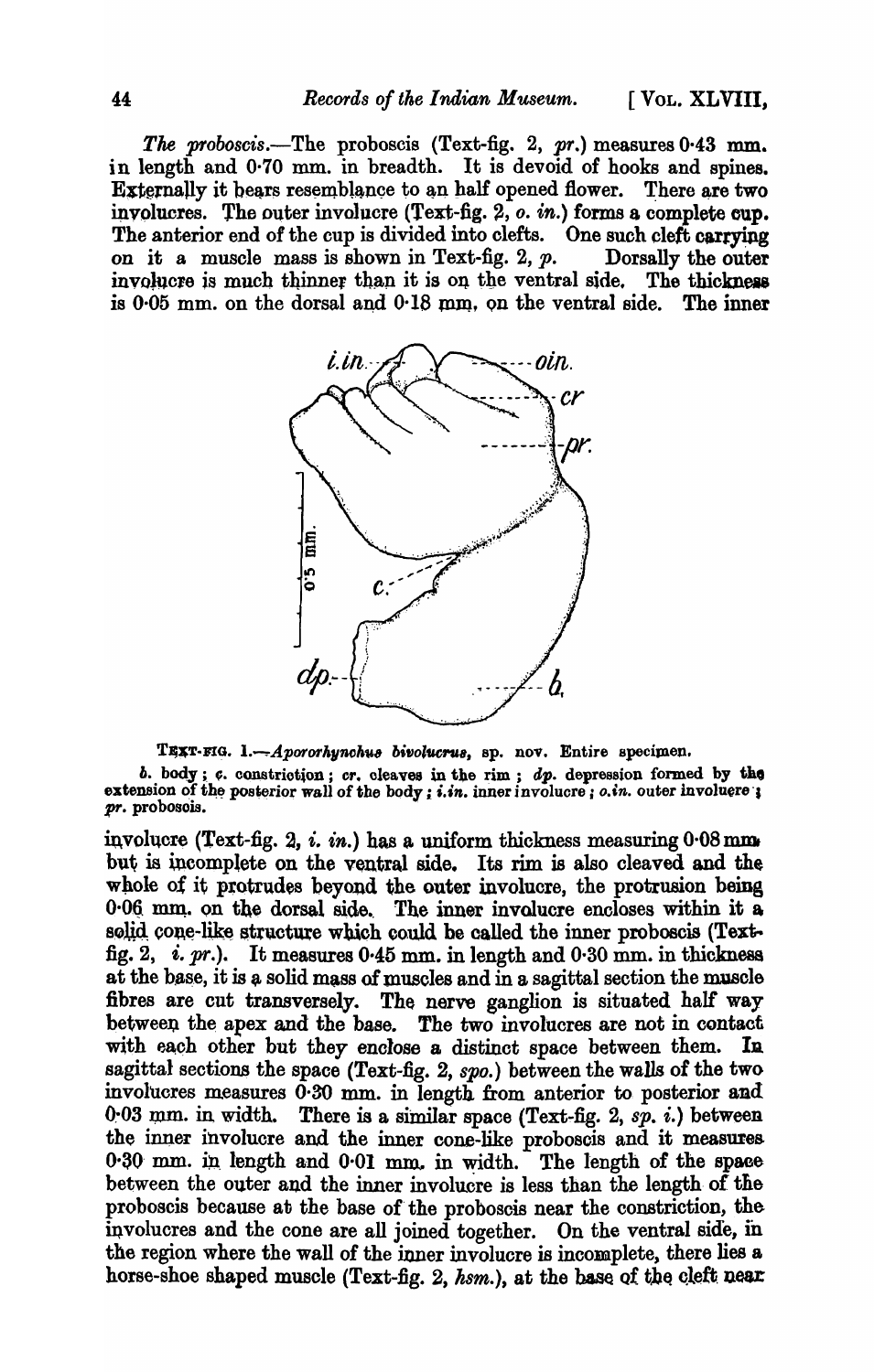the constriction, wedged in between the base of the inner cone and the wall of the outer involucre. It measures 0.26 mm. in width and 0.40 mm. in length. It is seen to occur in five sections only each 20  $\mu$  in thickness. The muscle is situated at the base of the proboscis between the outer involucre and the inner cone and seems to regulate the size *ot*  the cleft or space between the outer involucre and the inner cone. works in such a manner that either the wall of the involucre could be pushed out or the inner cone could be narrowed so as to widen the space  $b$  between the outer involucre and the inner cone. It may also bring the wall of the outer involucre nearer to the inner cone thus reducing the space between the two. Probably this mechanism provides an adhesive otgan in the absence of hooks. Probably it allows the contents of the intestine of the host to pass round in the clefts between the involucres and the inner cone so as to provide a larger absorptive surface. At the tip 6f the ventral wall of the outer involucre of the proboscis where a small portion of it is bifid, there is a similar but smaller muscle mass and it helps the portion of the bifid wall to work as a pincer (Text-fig. 2,  $p$ .).

Just below this muscle there is a spherical hollow cellular structure (Text-fig. 2, *ss.),* the lumen leading into a cellular duct (Text-fig. 2, *bd.),*  which ends blindly. It is difficult to assign any particular function to this structure.



TEXT-FIG. 2.-Apororhynchus bivolucrus, sp. nov. Reconstruction of sagittal sections.

*bd.* blind duct; *dvg.* duot of the vaginal gland; *g.* ganglion; *gl.* genital ligament ; gn. giant nuclei; *hsm.* horse-shoe shaped muscle; *i.in.* inner involucre; *i.pr.* inner proboscis; *lmn.* lemnisci; *lvu.* lips of vulva; *mc.* muscular connectives; *mf.* muscle fibres; *mm.* musole mass; *o.* ovary; *o.in.* outer involuore; *00.* ova in the ovary; *ov.* ova within the genit&lligaments ; *p.* pinoer; *8pO.* space in between the two involucres; *8pi.* space between the inner involucre and the inner probosois; 88. spherical structure; ut. uterus; va. vagina; vg. vaginal gland; *vu.* vulva.

*The body.*—The body (Text-fig. 1,  $b$ .) is sac-like in shape, and is marked-Iy convex on the dorsal side, it is narrower in girth than the proboscis.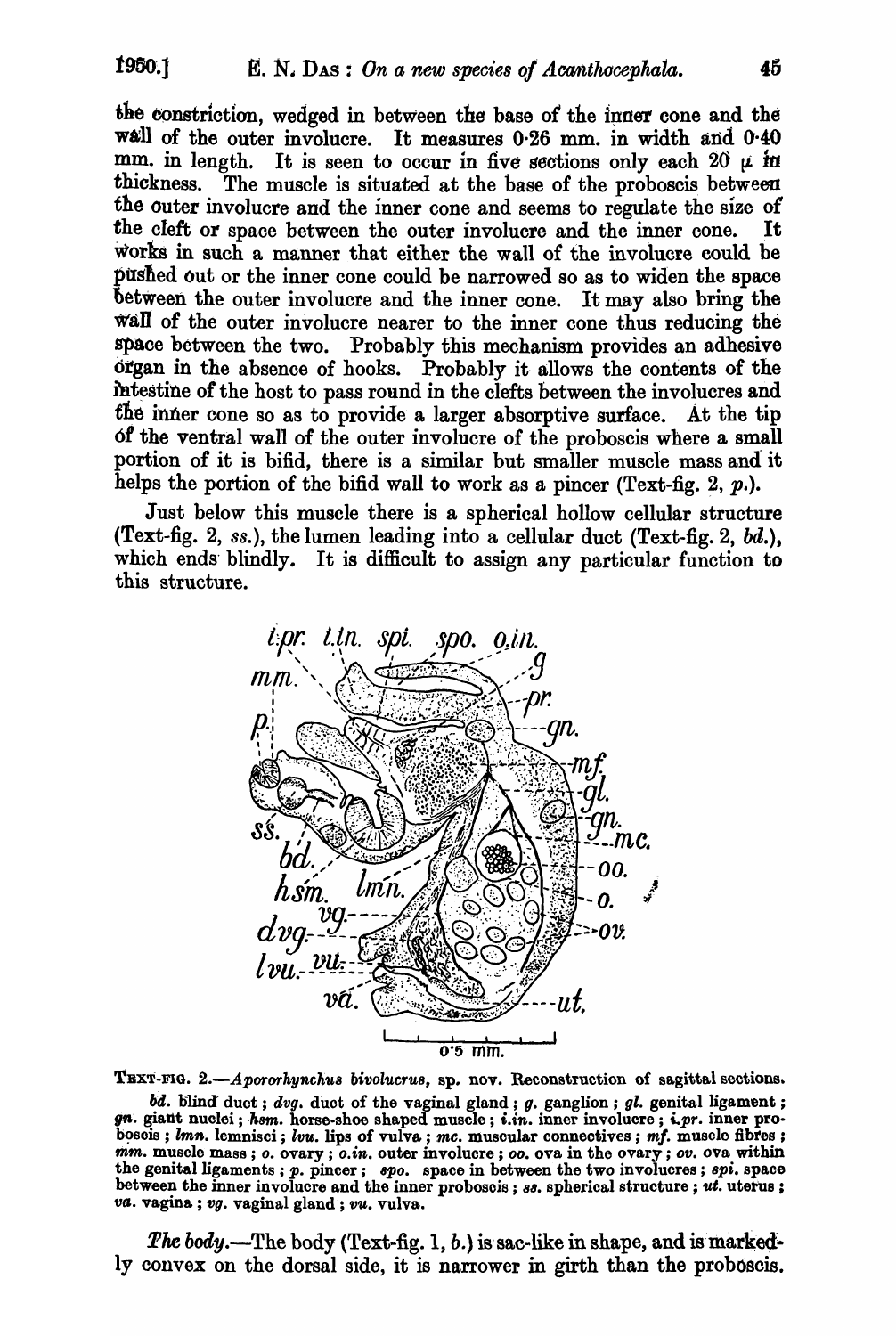I could see faint annulations on the outer surface of the body in the living worms. The vulva is situated at the posterior end of the body and lies in a cup-like depression surrounded by the body wall.

*The* body *wall.-The* body wall is composed of a thin layer of cuticie (Text-fig. 3,  $cu$ .) forming the outer most layer. Inside this there is a thin layer of the fibrillar sub-cuticle (Text-fig. 3, sc.). Next to the subcuticle lies the muscular layer consisting of an outer layer of longitudinal muscle fibres (Text-fig. 3, *lm.*) and an inner layer of circular muscle fibres (Text-fig. 3, cm.). Parenchymatous cells (Text-fig. 3, pn.) laden with pigment (Text-fig. 3, pg.) occupy the deeper region of the body wall. The layer of the parenchyma is thicker on the dorsal side than on the ventral side. Giant nuclei (Text-fig. 2,  $gn$ .) measuring 0.09 mm. by 0-05 mm. are found scattered in the parenchyma. The musculature of the body wall is reinforced by strands running from the cone like inner proboscis to the body wall.



TEXT-FIO. *3.-Apororkyncku8 bivolucru8,* sp. nov.

*a.* Mature ovum; *b.* Longitudinal section of body wall; *cm.* circular muscles; *cu.* cuticle; *1m.* longitudinal muscle; *pg.* pigment; pn. parenchyma; 8C. subcuticle.

*The lemnisci.-The* two elongated lemnisci (Text-fig. 2, *lmn.)* are fibrous. They originate from the base of the proboscis on the ventral side and run for more than half of the length of the body lying 80  $\mu$  to 100  $\mu$  apart from each other. Each measures 0.40 mm. long and 17  $\mu$ broad.

*The genital organs.-The* genital ligaments (Text-fig. 2, *gl.)* arise from the base of the proboscis, and diverge to enclose a saccular space within the body in which the genital organs lie. They consist of a single ovary and the eggs. The ovary (Text-fig. 2,  $o$ .) is a spherical structure, measuring  $0.13$  mm. in diameter. It lies towards the anterior end of the genital sac and is held in position by muscular connectives (Text-fig.  $2, mc$ .) given off from the genital ligaments.

The mature egg (Text-fig. 2,  $ov$ . & Text-fig. 3,  $a$ .) is a typical acanthocephalan egg. It is oval in shape and measures 0·10 mm. by 0·06 mm. by 0·04 mm. It has three concentric membranes surrounding it.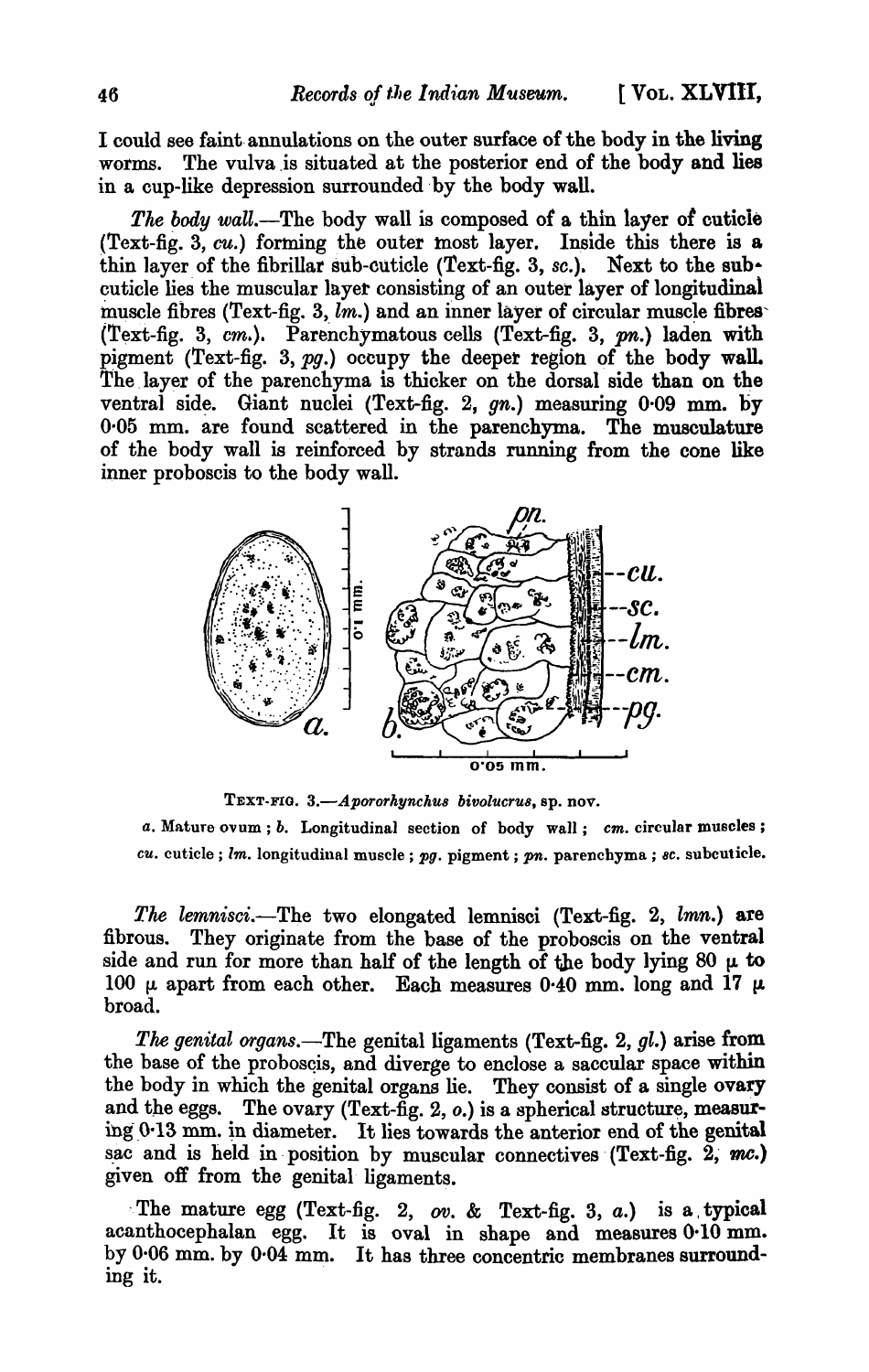The uterus (Text-fig. 2, ut.) is an elongated structure and lies on the dorsoposterior side between the genital space containing the eggs and the body wall. In many Acanthocephala, eggs pass into a short tube called the uterine bell and pass out into the cavity outside the bell if the eggs are not in the proper condition of maturity or pass into the uterus if they are mature. This arrangement does not obtain in this worm. The broad uterus is continuous with the posterior narrow portion which is the vaginal canal. It seems that eggs undergo maturity in the body cavity and thus pass into the bell cum uterus. The vaginal canal (Text-fig.  $2$ , va.) is a much narrower duct than the uterus. Seen in a section, the inner wall of the vaginal canal is thrown into folds. The vagina opens out through the vulva (Text-fig. 2,  $vu$ ), which is inclined towards the ventral side and is located in the centre of the cup like depression at the posterior end surrounded by the body wall.

The vaginal gland.-Between the posterior end of the genital sac and the uterus there is a glandular structure measuring 0·30 mm. by 0·10 mm. A· small duct arises from the ventral side of this glandular structure and opens into the anterior end of the vagina. Owing to its close association with the vagina the duct is named as the vaginal duct (Text-fig. 2, *dvg.*) and the glandular structure as the vaginal gland (Text-fig. 2, *vg.*). Its function is presumably to secrete a substance and pour it in the vagina.

*The nervous system.-The* nervous system is composed of a large ganglion placed in the cone of the inner proboscis.

**Systematic position and discussion.-The genus** *A pororhynchus* is the only genus of the family Apororhynchidae. Only two species Apororhynchus hemignathi and Apororhynchus aculeatus are included in it. The peculiar morphological characters of the species have stimulated controversy regarding the exact systematic position of the family. Based on Shipley's *(op. cit.)* description of the species *Apororhynchus kemignathi,* Southwell and MacFie (1925) included the family Apororhynchidae in the Sub-order Neoechinorhynchidea, because of the presence of a subspherical proboscis and giant nuclei, both in the subcuticle and in the lemnisci. Thapar (1927) in his tentative classification of Acanthocephala erected a new order Apororhynchidea, consisting of one family, one genus and one species. He justified the creation of a new order on the ground that the form had neither hooks on the proboscis nor spines on the body, a character which makes it peculiar among Acanthocephala. Later Meyer *(op. cit.)* described a new form, in which he observed minute spines on the proboscis, but the general shape was almost the same as *Apororhynchus hemignathi.* He named the new species *Apororhynchus aculeatus*. In the classification which he proposed, Meyer reduced Thapar's Order Apororhynchidea to one of the six families in the order Archiacanthocephala, one of the two orders, he then created.

The characters of the family Apororhynchidae as given by Meyer  $(op. cit.)$  are as follows:—

(a) The proboscis is clearly globular without hooks but may have numerous spines; (b) Lemnisci are long and finger like in shape; (c) Absence of proboscis sheath; (d) Presence of the giant nuclei both in the sub cuticula and in the lemnisci.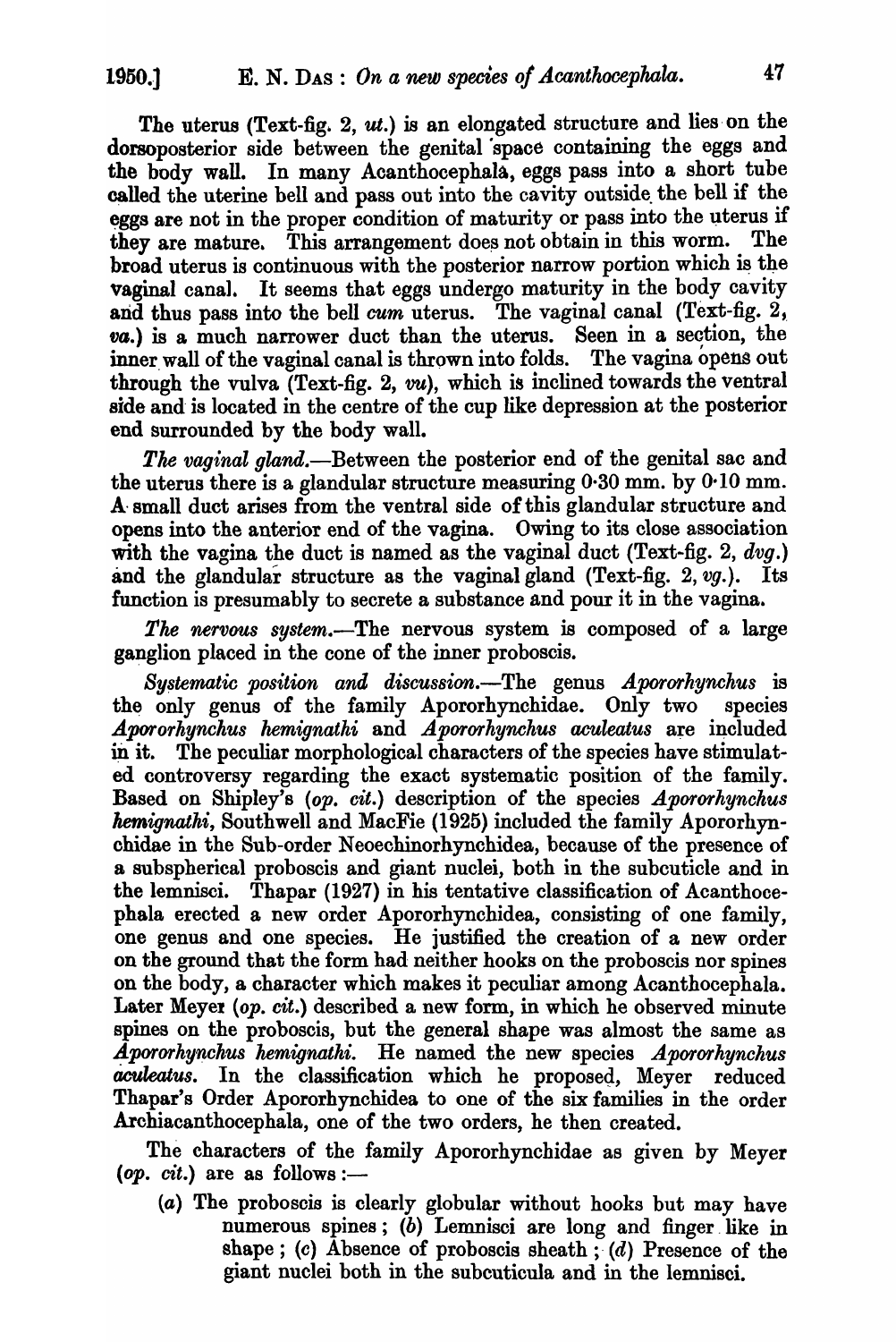The parasites belonging to this family are found in birds.

The characters of the form which is described in this paper conform to the characters of the family Apororhynchidae and consequently its only genus Apororhynchus. In shape it resembles the two known species though it is much smaller than any of them. The proboscis has no hooks. The proboscis sheath is absent. Giant muclei are present in the body The parasite was found in a bird. wall.

Comparison with other species.—When compared with Apororhynchus hemigrathi and Apororhynchus aculeatus, the only two species known, the new form is found to differ from them in many respects:

- (1) It is a much smaller form than Apororhynchus hemignathi and Apororhynchus aculeatus, which measure 3.5 mm. and 4 mm. in length respectively. The new species measures only  $1.4 \text{ mm}$ , in length and  $0.46 \text{ mm}$ , in breadth in the region of the body and is 0.70 mm, broad in the region of proboscis.
- (2) The body of the new species is much more curved than the other two species. In *Apororhynchus* hemignathi the body is divided into three regions: the proboscis, the collar and the trunk, whereas in *Apororhynchus* aculeatus the anterior part of the body is produced into a ridge which surrounds the base of the proboscis. In the new form there is neither the collar intervening between the proboscis and the trunk, nor the anterior region of the trunk produced into a ridge, but the proboscis is marked off from the body by means of a deep constriction, dividing the body only into two parts.
- (3) The proboscis in Apororhynchus hemignathi has very small pits on its surface, in *Apororhynchus aculeatus*, it is split at the apex and is covered with very minute spines, but in the form under discussion the rim of the proboscis has clefts which go deep to the base dividing the proboscis into an external and an inner involucre enclosing a cone like inner proboscis.
- (4) The lemnisci in *Apororhynchus acuteatus* are long, coiled and finger-like in *Apororhynchus* hemignathi, they are long and sac-like, whereas in the new form the lemnisci are fibrous.
- (5) The ovary gives rise directly to eggs and not to egg masses as is found in the other two species. Besides it does not disintegrate when the worm attains full maturity, as is the case in the other two species.
- (6) The uterus is very much elongated in the new form as compared with the other two species.
- (7) The presence of the vaginal gland is known neither in Apororhynchus hemignathi nor in Apororhynchus aculeatus.
- (8) The horse-shoe shaped muscles are also not found in the other two species.

This new species is a highly specialized form. The peculiar structure of the proboscis and the more developed musculature of the form are characters suitable for the environment in which it lives, as these parasites